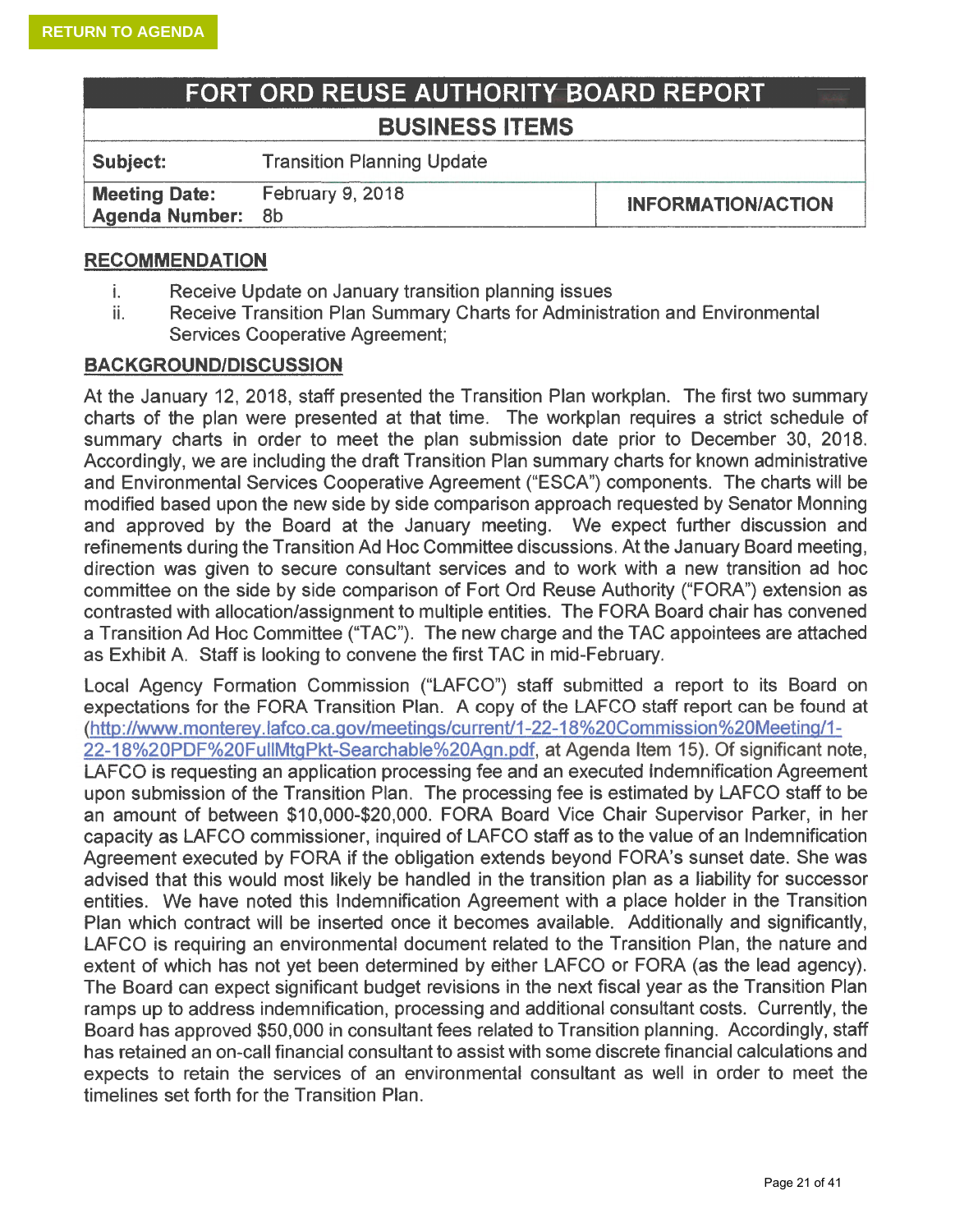The first of your summary charts is titled Administrative Contracts, the contract of most interest and most potential liability is the CalPERS contract. As we have previously outlined the current range of terminated agency liability is between \$6.3M and \$8.SM. The second set of summary charts is the ESCA contracts and related regulatory documents. Of particular import related to those documents, is a new state legislation SB50 which prohibits property transfers from the Federal government from being recorded without giving State Lands Commission first right to secure surplus Federal property. This may significantly affect, and/or delay property transfers from the Department of Defense to FORA and/or the ultimate jurisdictions. Special counsel is working with the Executive Officer on options and interpretations of the new legislation, including some exemptions from the State Lands Commission process.

# **FISCAL IMPACT**

Reviewed by FORA Controller  $\rlap{\hbox{\rm M}}\vphantom{\hbox{\rm M}}$ 

Staff time/legal are generally within the approved annual budget, and have been added to current staff workload. Staff anticipates presenting future transition plan budget items for Board consideration.

# **COORDINATION**

**Prepared by.** Sheri L. Damoi

Reviewed by D. Steven Steve Endsley

Endshey Approved Michael A. Houlemard, Jr.

ATTACHMENTS: Attachment A: TAC Charge and appointees Attachment B: Summary Chart: Administrative Contracts Attachment C Summary Chart: ESCA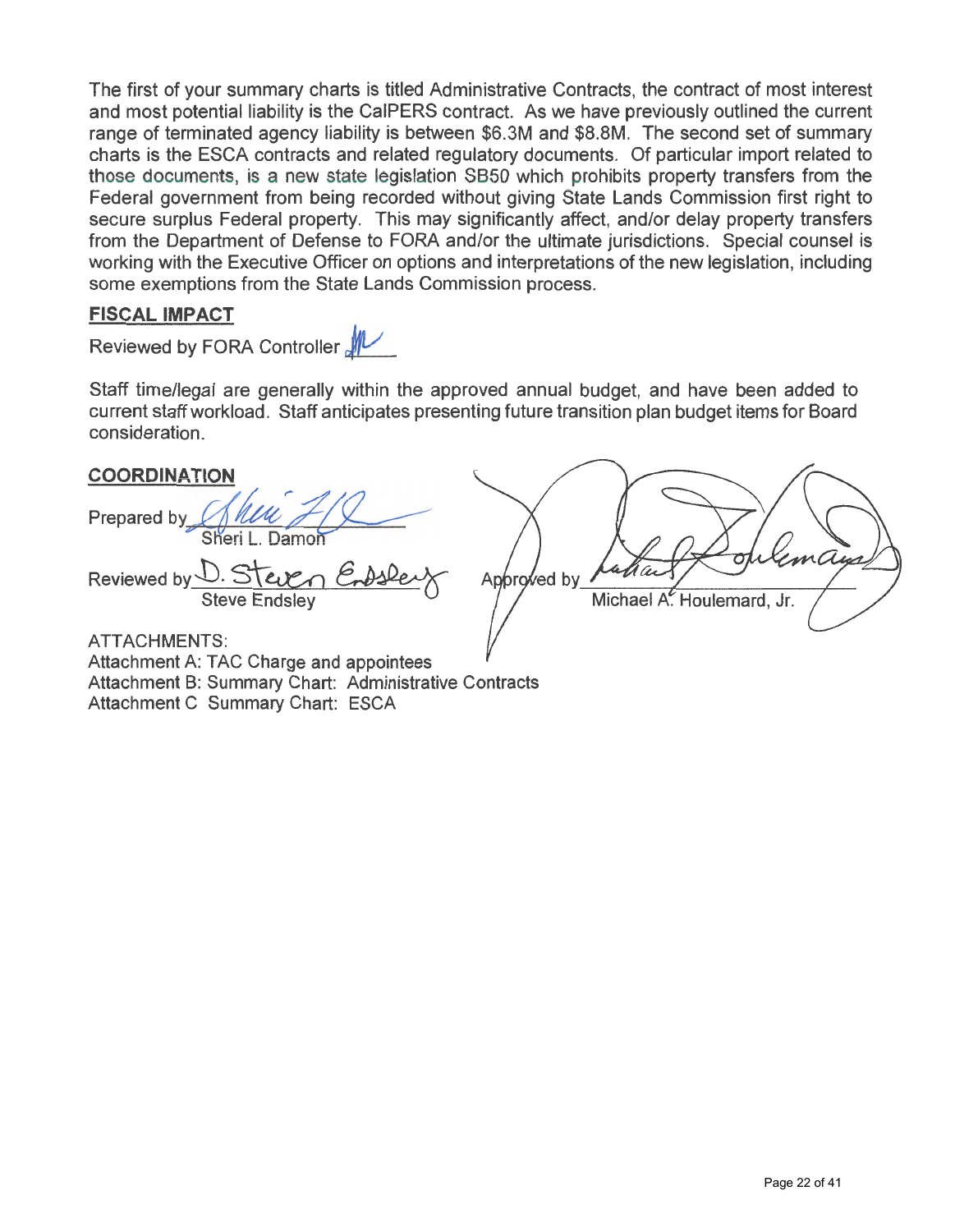# Transition Ad-Hoc Committee ("TAC")

2018 *Charg*e

The Fort Ord Reuse Authority's (FORA's) legislative/State Law terminus is June 30, 2020. The TAC is a limited term *ad hoc committee,* formed to review a staff-generated comparative analysis for future FORA Board review. The analysis will contrast FORA Act continuation (including potential modifications) with FORA Act sunset and assignment of liabilities/obligations and resources/revenues to multiple successor agencies. The analysis will include:

- 1) Modifications to the existing FORA Act to address:
	- a. Governance/Membership/Voting.
	- b. Extension date.
	- c. Enforcement powers (prevailing wage, Base Reuse Plan, policies, etc.).
	- d. Affordable housing.
- 2) Multiple successor assignments with completion deadlines in a transition plan (by chapter) format for both tangible and intangible obligations.
	- a. Joint and several liability assignment.
	- b. Individualized/jurisdiction assignments and completion date.
	- c. Outstanding obligation and asset prioritization.
	- d. Enforcement of Basewide Costs and Mitigation Measures.

The TAC input is ongoing through June 1, 2018. The Committee Chair shall coordinate with staff on monthly progress reports to the Board.

# **Appointees**:

| Andre Lewis, Chair                    | Councilmember Alan Haffa                        |  |  |  |  |
|---------------------------------------|-------------------------------------------------|--|--|--|--|
| <b>CSU Monterey Bay</b>               | City of Monterey                                |  |  |  |  |
|                                       |                                                 |  |  |  |  |
| <b>Councilmember Gail Morton</b>      | Mayor Jerry Edelen                              |  |  |  |  |
| City of Marina                        | City of Del Rey Oaks                            |  |  |  |  |
|                                       |                                                 |  |  |  |  |
| Mayor Ralph Rubio                     | <b>Supervisor Mary Adams</b>                    |  |  |  |  |
| <b>City of Seaside</b>                | <b>County of Monterey</b>                       |  |  |  |  |
|                                       |                                                 |  |  |  |  |
| <b>Councilmember Cynthia Garfield</b> | Director Debbie Hale                            |  |  |  |  |
| <b>City of Pacific Grove</b>          | <b>Transportation Agency of Monterey County</b> |  |  |  |  |
|                                       |                                                 |  |  |  |  |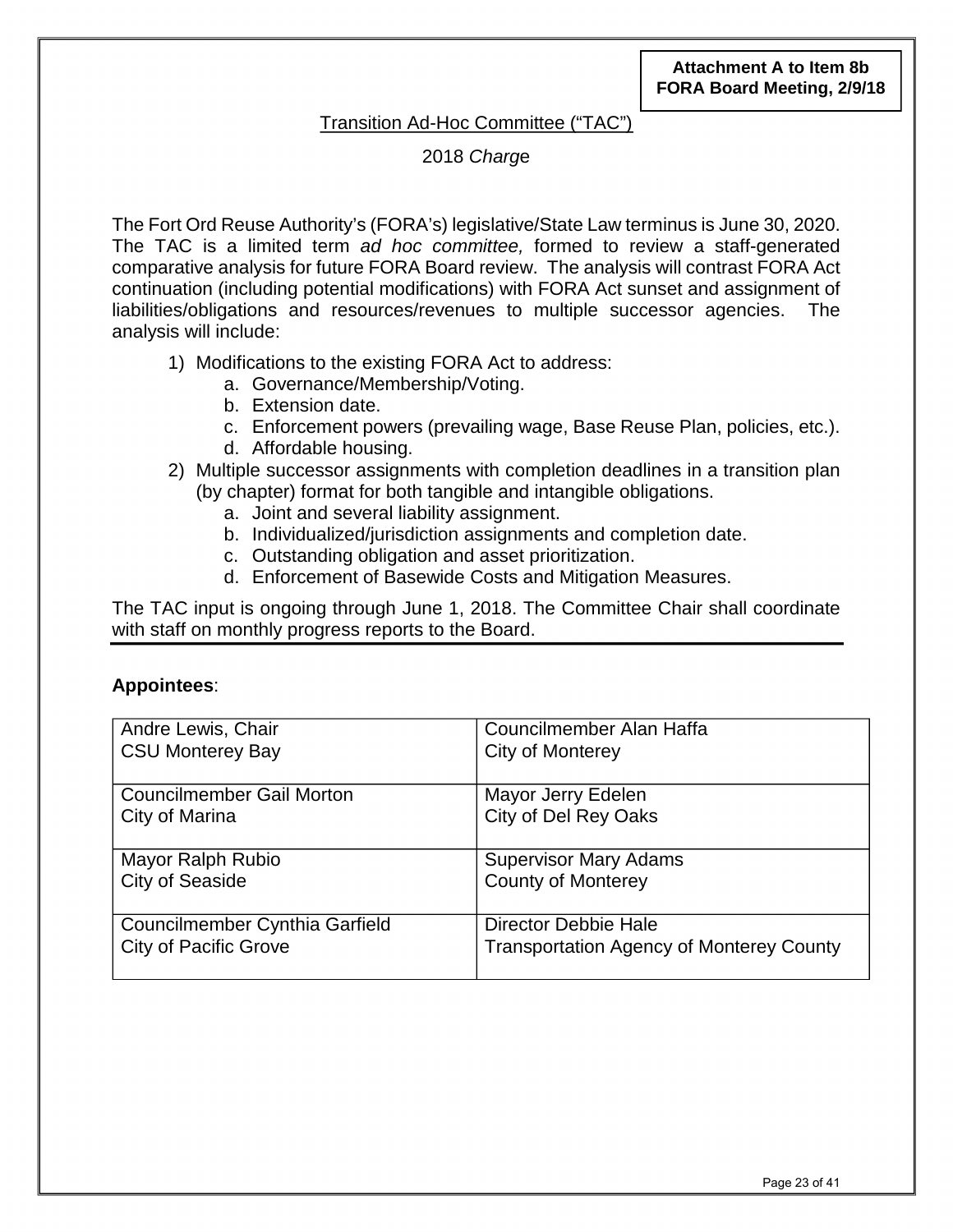#### **TRANSITION PLANNING/SUMMARY CHART**

#### **ADMINISTRATIVE**

#### **SUMMARY OF OBLIGATIONS AND SOURCE**

The most significant administrative FORA liabilities are 1) the California Public Employees Retirement System Contract obligations and 2) the Local Agency Formation Commission indemnification requirements. The other assets/liabilities are comprised of a set of insurance policies which cover a variety of matters, attendant funds to address unfunded terminated agency liabilities and FORA's plant and facilities (e.g. desks/chairs/equipment, etc.)

#### **EXISTING CONTRACTS AFFECTING WATER**

Please see **Exhibit 1**.

#### **NOTES**:

The CalPERS contract requires resolution of intent to terminate and one year notice to CalPERS.

LAFCO Indemnification Agreement obligations and potential liability could be substantial if LAFCO's approval of the transition plan is challenged.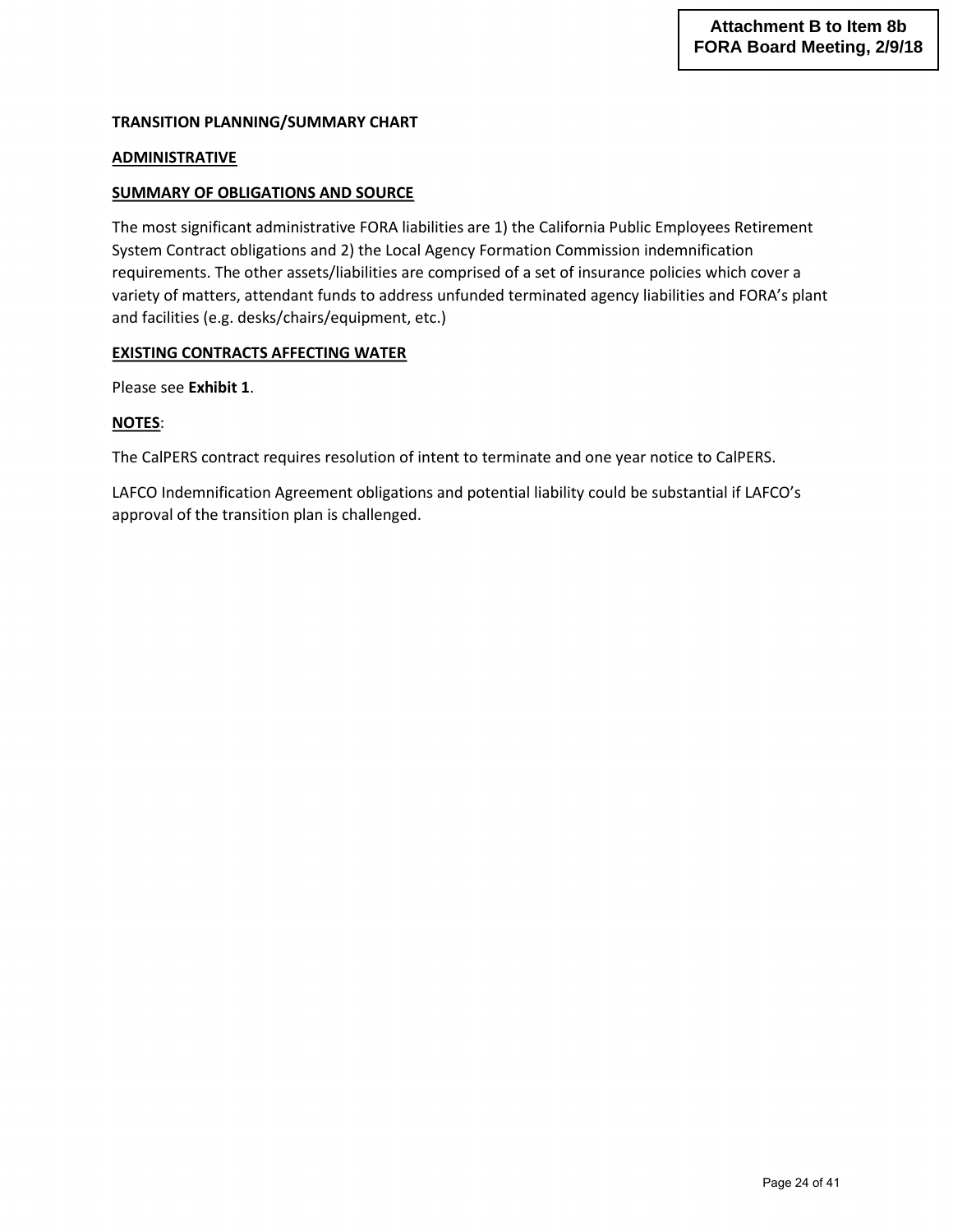#### **Administrative Contracts**

|                                        |        | <b>Asset/Liability</b> |                        |                     |                                                                                                         |
|----------------------------------------|--------|------------------------|------------------------|---------------------|---------------------------------------------------------------------------------------------------------|
| Contract                               | Year   | Pledge/Obligation      | <b>DATE COMPLETION</b> | <b>Multi-Agency</b> | <b>Multi-Agency Notes</b>                                                                               |
| CalPERS Contract                       | 1997   | Liability              |                        | All voting members  | *FORA has set aside approximately \$7M in assets to address<br>terminated agency unfunded Liability     |
| CalPERS Contract Amendment 1           | 1999   | Liability              |                        | All voting members  | *FORA has set aside approximately \$7M in assets to address<br>terminated agency unfunded Liability     |
| CalPERS Contract Amendment 2           | 2003   | Liability              |                        | All voting members  | *FORA has set aside approximately \$7M in assets to address<br>terminated agency unfunded Liability     |
| LAFCO Indemnification Agreement        | 2018   | Liability              |                        | All voting members  | May require a substantial contribution should LAFCO be sued on<br>transition plan                       |
| General Umbrella Policy                | Annual | Liability/Asset        |                        | All Members*        | May want to extend policy to provide coverage during any<br>possible Statute of limitations time period |
| Commercial Property/Premises Liability | Annual | Liability/Asset        |                        | All Members*        | May want to extend policy to provide coverage during any<br>possible Statute of limitation time period  |
| <b>Worker's Compensation Policy</b>    | Annual | Liability/Asset        |                        | All Members*        | May want to extend policy to provide coverage during any<br>possible Statute of limitation time period  |
| Director's Liability Policy            | Annual | Liability/Asset        |                        | All Members*        | May want to extend policy to provide coverage during any<br>possible Statute of limitation time period  |
| Crime Bond Policy                      | 2006   | Liability/Asset        | Ongoing                | All Members*        | May want to extend policy to provide coverage during any<br>possible Statute of limitation time period  |

Notes: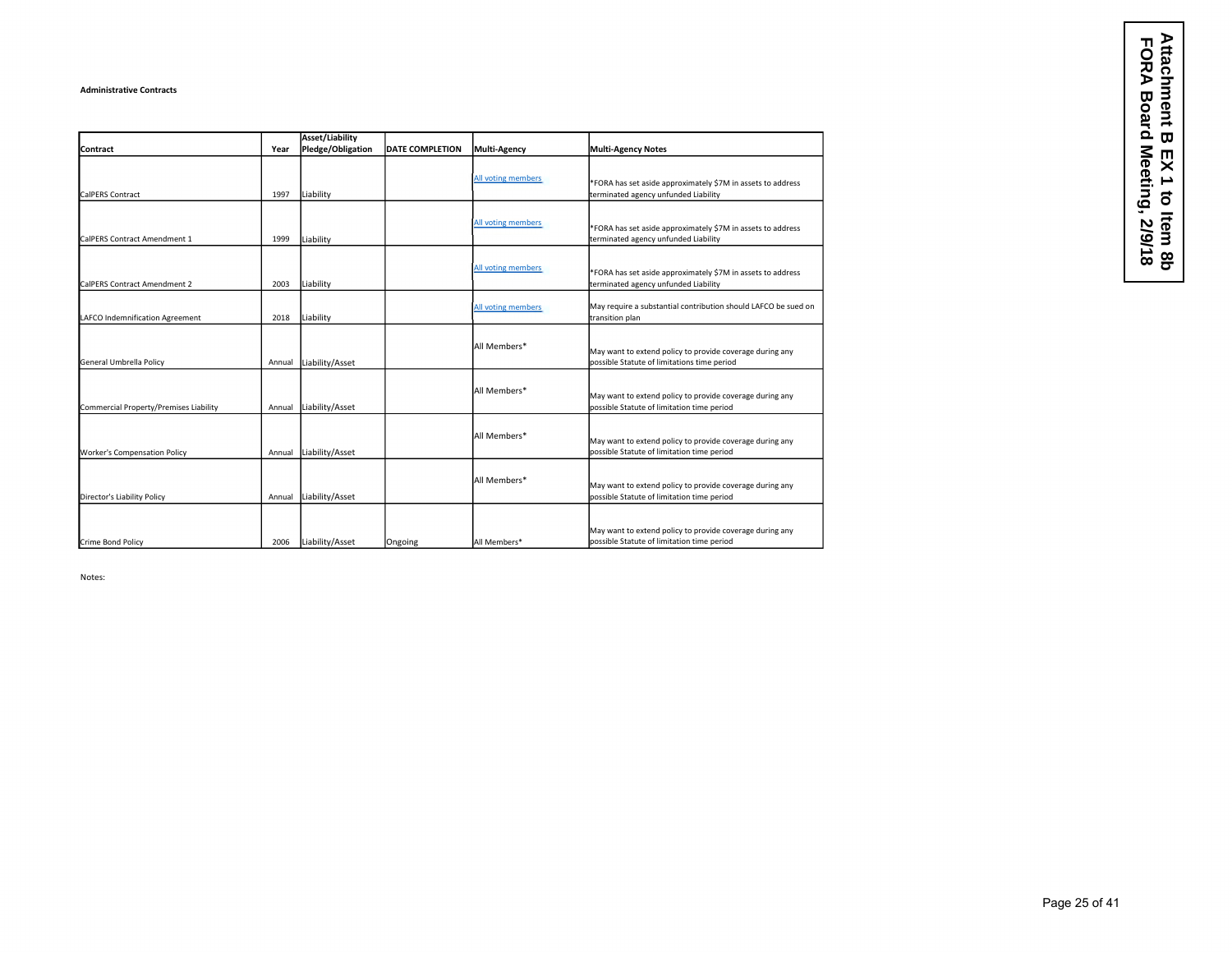ATLANTA

## **KUTAK ROCK LLP**

**SUITE 800 1625 EYE STREET, NW W ASHINGTON, DC 20006-4061**

**202-828-2400 FACSIMILE 202-828-2488**

**www.kutakrock.com**

CHICAGO DENVER FAYETTEVILLE IRVINE KANSAS CITY LITTLE ROCK LOS ANGELES MINNEAPOLIS OKLAHOMA CITY OMAHA PHILADELPHIA RICHMOND ROGERS **SCOTTSDALE** SPOKANE **WICHITA** 

GEORGE R. SCHLOSSBERG george.schlossberg@kutakrock.com (202) 828-2418

#### MEMORANDUM

- TO: FORT ORD REUSE AUTHORITY
- FROM: GEORGE SCHLOSSBERG BARRY STEINBERG NEO TRAN

DATE: JANUARY 19, 2018

RE: ROLE OF FEDERALLY RECOGNIZED LOCAL REDEVELOPMENT AUTHORITIES

#### *Introduction:*

This Memorandum is in response to your request for information regarding the federal role and federal requirements for a Local Redevelopment Authority ("LRA") to implement the closure and redevelopment of the former Fort Ord under the Defense Base Closure and Realignment Act of 1990, as amended, and other applicable federal law and regulations. We are providing this information in our role as the federal base closure counsel for the Fort Ord Reuse Authority ("FORA"), and our advice is provided in the context of FORA's relationship, agreements, and obligations with the federal government.

#### *Role of Federally Recognized Local Reuse Authorities:*

The Defense Base Closure and Realignment Act of 1990 (as amended, the "Base Closure Act"), defines a local redevelopment authority ("LRA") as

*"… any entity (including any entity established by a State or local government) recognized by the Secretary of Defense as the entity responsible for developing the redevelopment plan with respect to the installation or for directing the implementation of such plan."*<sup>1</sup>

 $\overline{a}$ 

<sup>&</sup>lt;sup>1</sup> Base Closure Act, § 2910(9).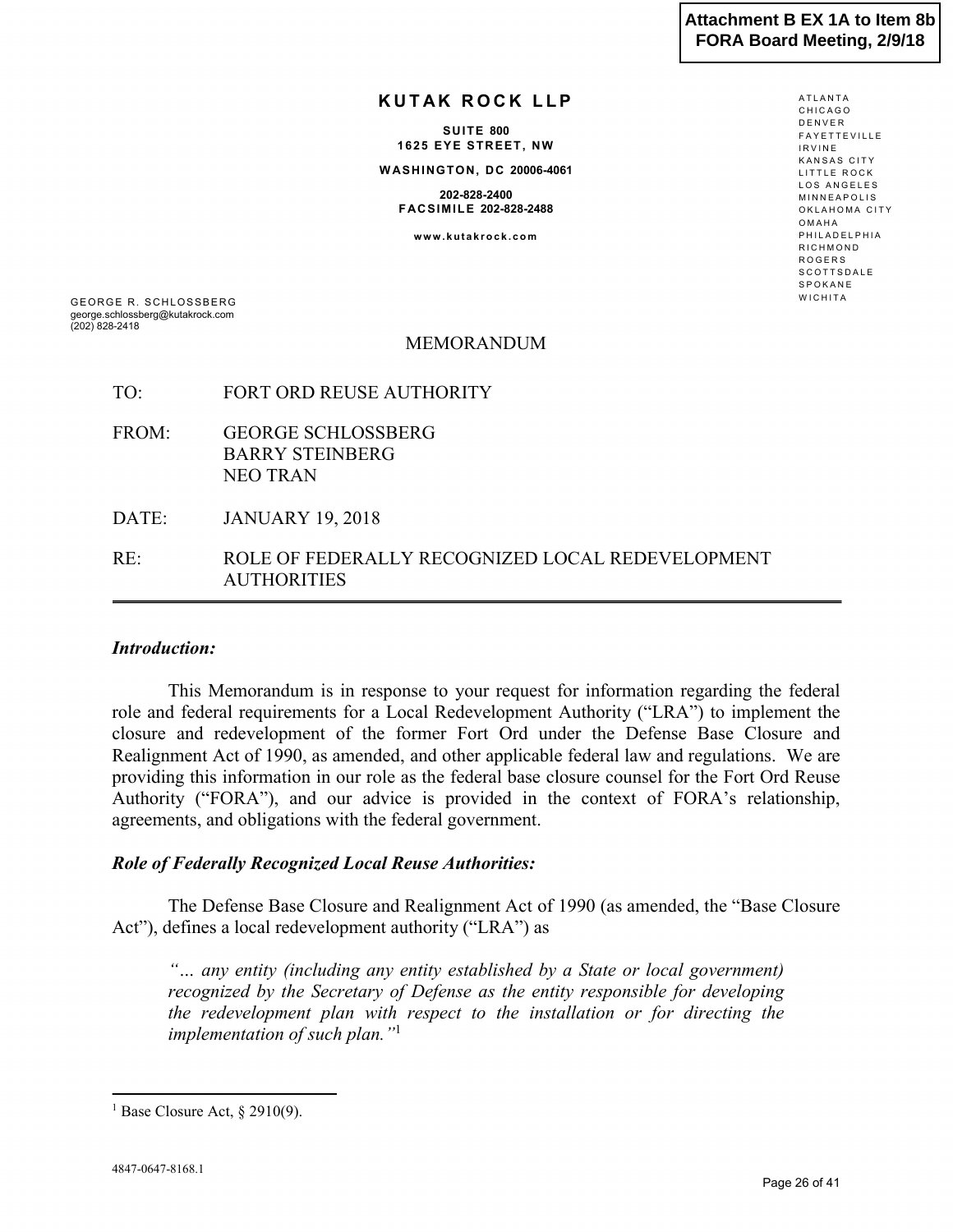# **ROLE OF FEDERALLY RECOGNIZED LOCAL REDEVELOPMENT AUTHORITIES** January 19, 2018

An LRA serves as the primary link between the Department of Defense ("DOD"), the installation, and other federal and state agencies on one hand, and the local communities on the other hand, for all matters related to the closure and redevelopment of the former military installation pursuant to the Base Closure  $Act<sup>2</sup>$ . It is the single entity charged with identifying local redevelopment needs and preparing a comprehensive redevelopment plan ("Community Reuse Plan") that balances all of the disparate requirements of the surrounding community; such federal deference is given to the Community Reuse Plan that DOD is required to consider such Community Reuse Plan in the environmental review process that guides the disposal of the surplus federal property.

Generally, the Secretary of Defense will recognize a single LRA per closed installation.<sup>3</sup> However, since skills and authorities needed to develop a Community Reuse Plan are different from those needed to implement such a plan, DoD regulations permit the sequential recognition of two LRAs: (i) a "Planning" LRA for the initial planning phase leading to the preparation and adoption of the Community Reuse Plan, and (ii) an "Implementation" LRA for the subsequent implementation phase leading to the redevelopment and build-out of the former installation in accordance with the Community Reuse Plan. FORA has sought and received such sequential recognition, first as a Planning LRA, and subsequently as an Implemental LRA. As the Department of Defense Base Redevelopment and Realignment Manual ("Manual") explains:

*Initially, the LRA should focus on crafting the base redevelopment plan. During the base closure process, it is not uncommon for one entity to be recognized as the LRA for reuse planning purposes, and a follow-on entity designated to coordinate and oversee implementation of the plan. In some cases, the LRA also may want to implement all or part of the redevelopment plan. Not all communities will choose to create an implementation LRA. Implementation responsibilities, including restructuring or dissolving the planning LRA, should await completion of the redevelopment plan and a financial feasibility analysis of alternative scenarios for actual redevelopment.*<sup>4</sup>

The DOD's Office of Economic Adjustment ("OEA") will recognize an Implementation LRA only if the LRA pursues an economic development conveyance ("EDC").<sup>5</sup> FORA submitted an EDC application in 1997 seeking to acquire at no cost significant portions of the surplus federal property comprising the former Fort Ord, and entered into that certain *Memorandum of Agreement between the United States of America and the Fort Ord Reuse Authority for the sale of portions of the former Fort Ord,* dated June 20, 2000, as amended ("EDC Agreement"). The EDC Agreement has been amended seven (7) times since 2000, most recently on January 5, 2018. Among other things, the consideration to the United States for the

 $\overline{a}$ 

<sup>2</sup> Section C3.2.2 of the Base Redevelopment and Realignment Manual, Office of Deputy Under Secretary of Defense (Installations and Environment), March 1, 2006 ("Base Redevelopment and Realignment Manual"). <sup>3</sup> 32 C.F.R. §174.6(a).

<sup>4</sup> Base Redevelopment and Realignment Manual, Section C3.2.3.

<sup>5</sup> Base Redevelopment and Realignment Manual, Section C3.2.3.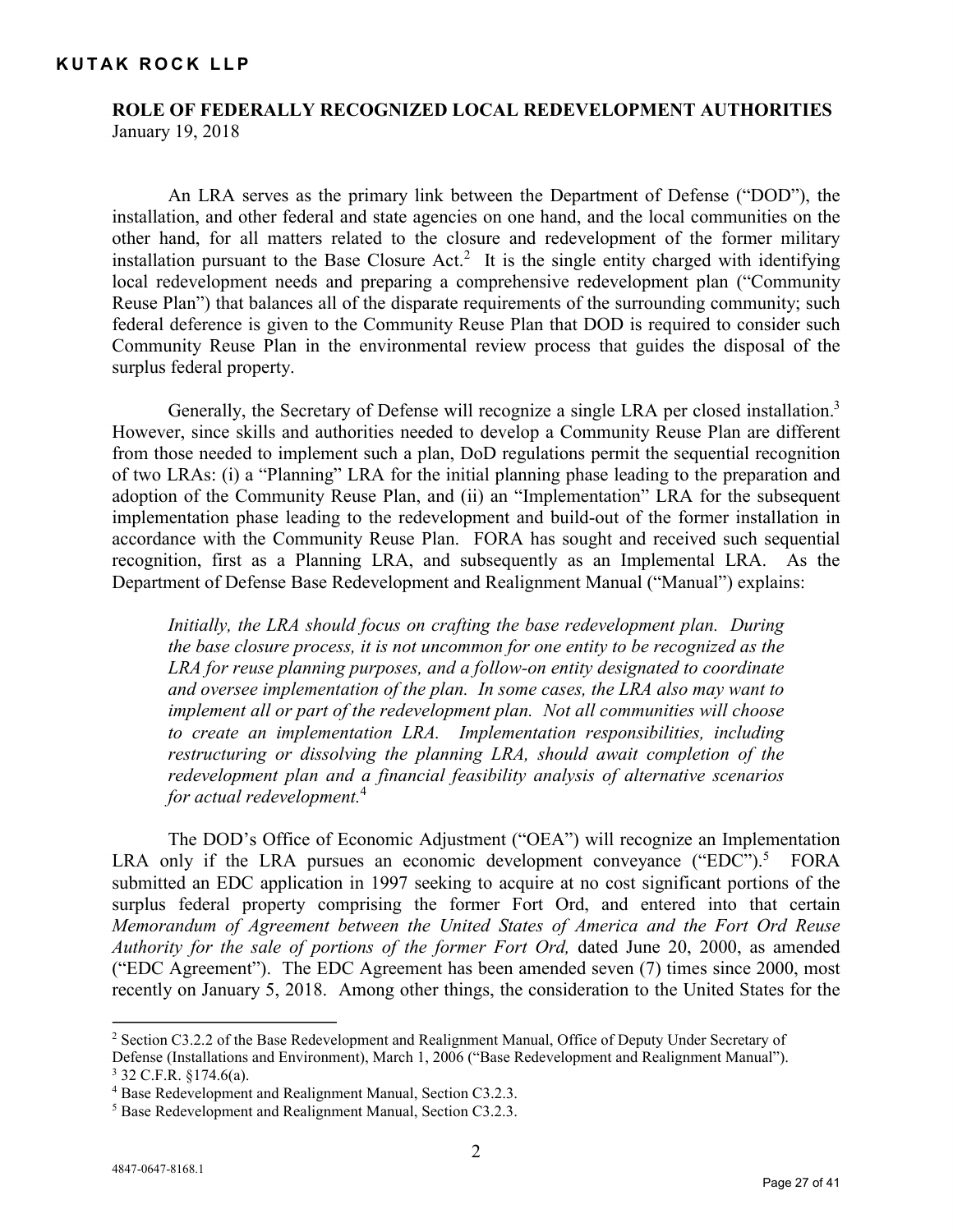# **ROLE OF FEDERALLY RECOGNIZED LOCAL REDEVELOPMENT AUTHORITIES** January 19, 2018

EDC Agreement and the conveyance of the many acres of surplus federal property and other interests in property and water interests to FORA at no cost, is FORA's obligation to implement the Community Reuse Plan that was the basis for the EDC Application.

## *Requirements for LRA to Implement the Community Reuse Plan:*

At a fundamental level, an Implementation LRA (such as FORA) needs the requisite resources, ability, and authority to implement the Community Reuse Plan. For example, if the Community Reuse Plan envisions certain limitations on the use of the property, the Implementation LRA needs to be able to assert appropriate land use controls. If the Community Reuse Plan is dependent upon certain infrastructure improvements prior to development, the Implementation LRA must have the financial resources, or access to capital, and legal authorities sufficient to place the infrastructure in a timely manner. And where resources are limited, the Implementation LRA must have the ability to allocate those resources across the surplus property in a fair and impartial manner that guarantees the success of the Community Reuse Plan. And most importantly, the Implementation LRA must be able to comprehensively monitor and enforce the many environmental use restrictions placed on the property by the federal quitclaim deeds conveying the surplus property to FORA, as well as comprehensively enforce any contractual obligations FORA has undertaken in the course of its relationship with the federal government.

Redevelopment of an installation such as Fort Ord pursuant to the Base Closure Act has several key factors rooted in the federal base closure ("BRAC") process that differentiate it from other non-BRAC large-scale development projects:

• The Implementation LRA is the only entity eligible to receive BRAC property under an Economic Development Conveyance  $("EDC")$ .<sup>6</sup> Therefore, the Implementation LRA must have the legal authority to negotiate and enter into the EDC with DOD, receive and manage the property under its name, and lease, dispose, or development such property as a single project in accordance with the Community Reuse Plan pursuant to the Base Closure Act. It is likely that many more amendments to the EDC Agreement will be required as the surplus federal property is redeveloped, and the build-out contemplated by the Community Reuse Plan continues, and only the Implementation LRA may seek and enter into these amendments. Importantly, the EDC Agreement provides that should the Army determine that additional water rights are excess to the needs of the Army, FORA shall have the first right of refusal to any such transfer rights. Absent, such central allocation of water rights in support of the Community Reuse Plan, it is unlikely that the Army would transfer such water rights to the community.

 $\overline{a}$ 

<sup>6</sup> 32 C.F.R. 174.9(b).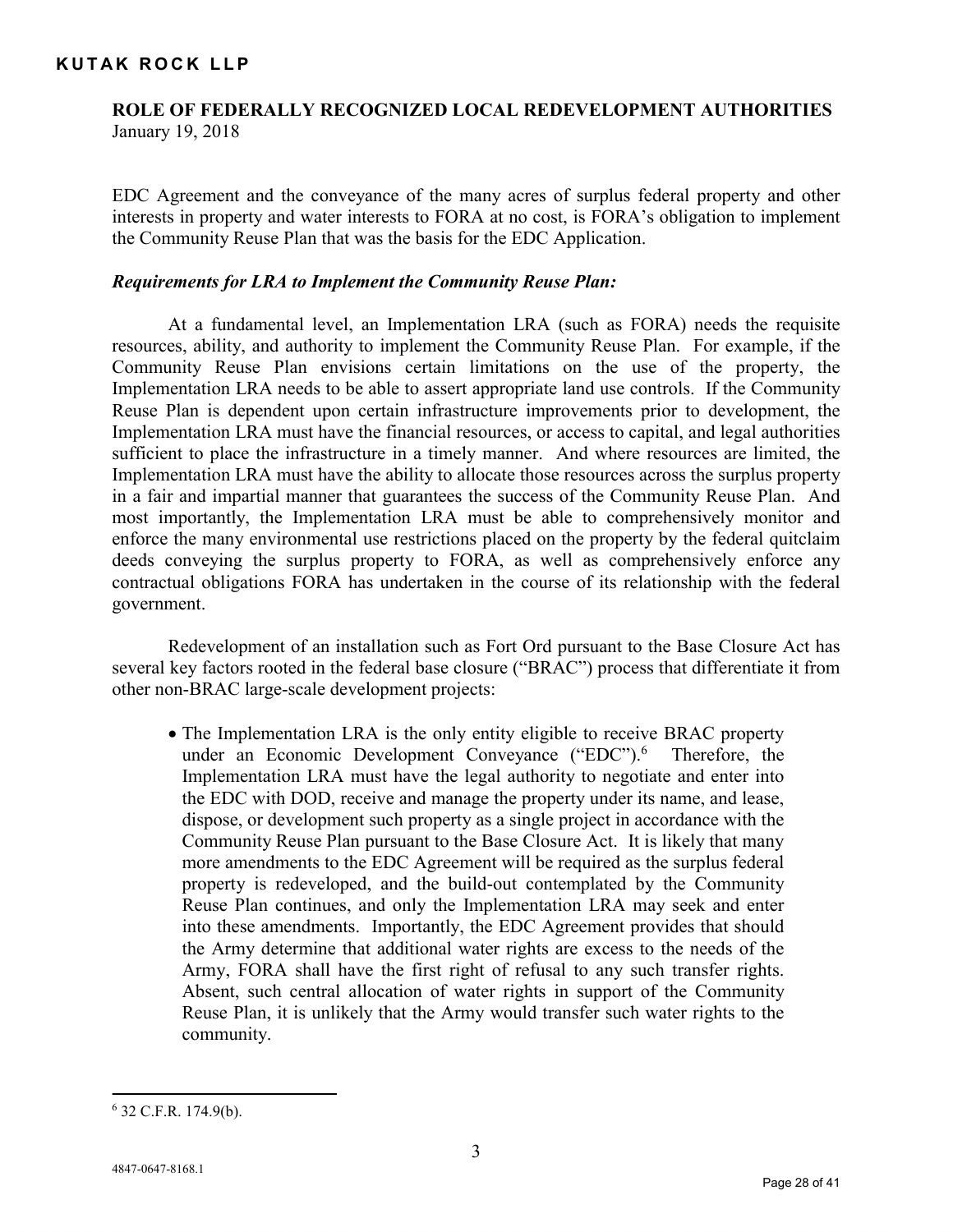# **ROLE OF FEDERALLY RECOGNIZED LOCAL REDEVELOPMENT AUTHORITIES** January 19, 2018

- The Implementation LRA serves as the local authority on behalf of federal agencies to seek, monitor and implement Public Benefit Conveyances and Homeless Assistance Provider land conveyances. This is a continuous process that often requires the Implementation LRA to enforce or take over Legally Binding Agreements entered into with Homeless Providers or other recipients of surplus federal property in accordance with the Community Reuse Plan.
- The Implementation LRA must have sufficient financing, or the ability to acquire such financing, to carry out the economic development objectives set forth in the Community Reuse Plan. Specifically, the Implementation LRA must have the authority and status to accept federal funding from the DOD Office of Economic Adjustment ("OEA"), or other federal agencies or entities. However, OEA requires that its funds be segregated and dedicated to implementation of the Community Reuse Plan and not co-mingled with other funding sources. Additionally, to the extent required by the EDC Agreement or any amendments to the EDC Agreement, the Implementation LRA must have the authority to meet federal requirements for "back-end" revenue sharing, which may include segregating total project revenues to meet federal accounting standards.
- The Implementation LRA must have sufficient financing, or the ability to acquire such financing, to implement and manage in a comprehensive manner the infrastructure requirements necessary to carry out the economic development objectives set forth in the Community Reuse Plan.
- The Implementation LRA has unique federal environmental remediation obligations and authorities that permit the Implementation LRA to pursue certain conveyances of surplus property in advance of its remediation in accordance with federal environmental requirements. In fact, and as discussed below, FORA has undertaken this obligation, by (i) accepting from the Army an "Early Transfer" of environmentally contaminated surplus federal property, and (ii) by entering into an Environmental Services Cooperative Agreement ("ESCA") with the United States. Both the Early Transfer and the ESCA involve continuing obligations that will likely not be completed by the time FORA is set to sunset.

# *Unique Environmental Matters Relating to Fort Ord:*

1. Federal Superfund Site: Fort Ord has been designated as a national priorities list (NPL) site, the formal title of a Superfund site. In addition to munitions and explosives of concern ("MEC") issues for which FORA is being paid to remediate, the groundwater at the former base is contaminated and requires remediation. This groundwater remediation is being performed by the Army, not FORA, and is not likely to be completed in the next twenty (20)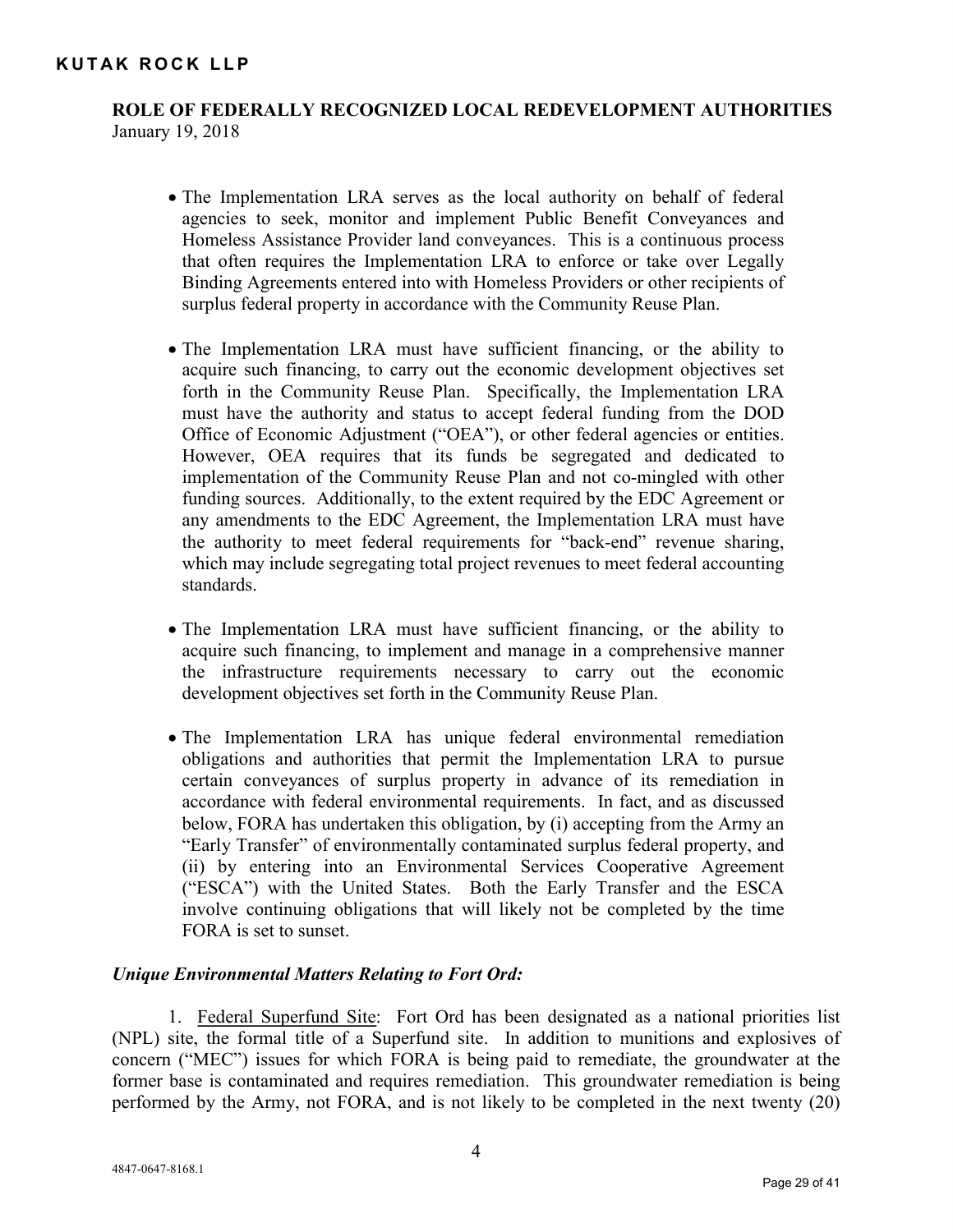# **ROLE OF FEDERALLY RECOGNIZED LOCAL REDEVELOPMENT AUTHORITIES** January 19, 2018

years. As a consequence, there are constraints on access to and the use of groundwater and those constraints are reflected in the deeds to the property. These constraints, coupled with continuing obligations to address the potential of encountering MEC, necessitate a comprehensive long term plan consisting of monitoring, inspection, and enforcement obligations. These are the responsibility of FORA initially, and eventually will pass by deed to the end users of the property. In addition to FORA, the local jurisdictions in which the property is located will be obligated to exercise their municipal authority to ensure compliance with the long term environmental obligations imposed on the property.

2. Early Transfer: The transfer of title to real property out of the federal inventory requires a federal determination that all action necessary to protect human health and the environment *has been taken*. <sup>7</sup> This statutory requirement establishes a condition precedent to transfer, which in the case of the former Fort Ord, could not be met by the Army owing to the environmental contamination of the property as a result of military activities, including the use and disposition of MEC. In order to accelerate the conveyance of contaminated properties, federal law permits an expedited disposal process, a so-called "Early Transfer," whereby the determination that all remedial action has been taken is deferred,<sup>8</sup> when sufficient guarantees can be put in place that (i) the required remediation will take place post-transfer, and (ii) that suitable protections for human health and the habitat can be established during the remediation process.

The Early Transfer process for a California NPL site requires, by statute, the approval of the Administrator of the United States Environmental Protection Agency ("EPA") and the concurrence of the Governor of California. As a condition for this approval and concurrence, FORA was required to enter into an Administrative Order on Consent ("AOC") with EPA and California Department of Toxic Substances Control ("DTSC"), establishing the process, schedule, documentation, and regulatory oversight of the MEC work for which the Army is responsible, and FORA is performing. In essence, the AOC creates an enforcement mechanism by the federal and State regulatory agencies binding FORA, as the single point of responsibility to complete the agreed upon work of the AOC. Should FORA sunset prior to the completion of this AOC mandated environmental work, the assignment of this responsibility would need the consent of EPA.

3. Environmental Services Cooperative Agreement: In order to satisfy the remediation requirements for an Early Transfer, FORA entered into an environmental services cooperative agreement ("ESCA") with the Army, whereby the Army would fund the environmental investigation and remediation of MEC through a grant to FORA,<sup>9</sup> thereby avoiding the incremental funding of Army contractors over many years. In the case of the former Fort Ord, this enables FORA to remediate the surface and near surface areas many years sooner than would have occurred had the Army pursued its usual funding and contracting process. It is estimated that the combination of an early transfer and cooperative agreement funding has

<u>.</u>

 $742$  USC 9620(h)(3)

<sup>8</sup> 42 USC 9620(h)(3)(C)

 $9$  10 USC 2701(d)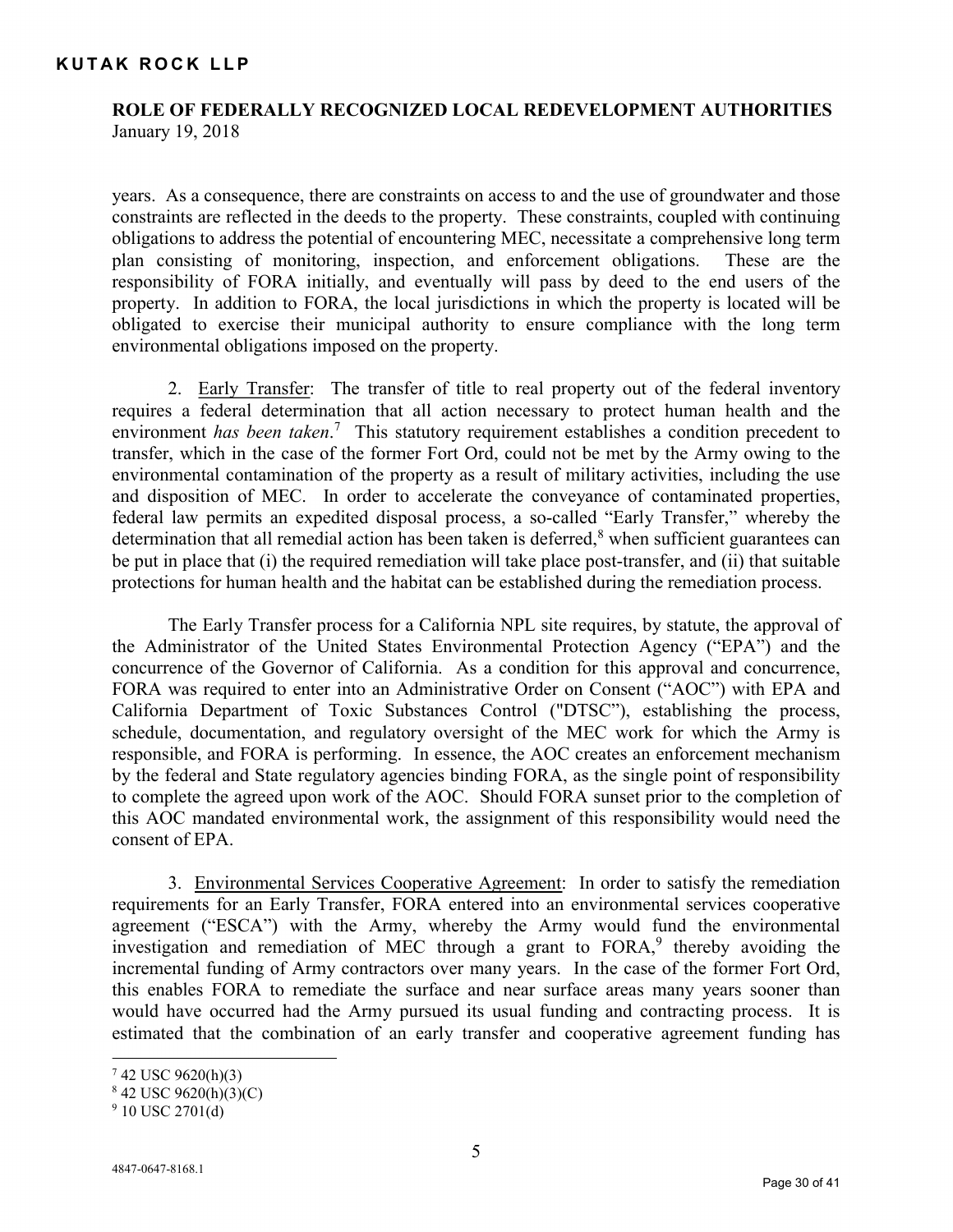# **ROLE OF FEDERALLY RECOGNIZED LOCAL REDEVELOPMENT AUTHORITIES** January 19, 2018

accelerated FORA's beneficial use of the surface area by as much as 10 years. Should FORA sunset prior to the completion of the ESCA, the assignment of this responsibility would need to be negotiated with the Army.

## *Conclusion:*

Should FORA sunset in 2020, and not be replaced by a single entity empowered to comprehensively implement the Community Reuse Plan and the ESCA, the multiple Fort Ord communities will face additional development challenges and possible liabilities resulting from potential defaults under the ESCA that will make it more difficult to achieve the desired common economic development goals of the Community Reuse Plan, as well as face individual financial burdens heretofore efficiently absorbed by FORA through economies of scale.

The federal government will correctly insist on a single entity to assume the financial, management and administrative obligations of the AOC and the ESCA, and the individual governmental units enforcing the land use restrictions contained in the hundreds of federal quitclaim deeds will need to coordinate their enforcement approaches to enforce identical and common land use restrictions. Moreover, applications for Federal assistance for common infrastructure required to implement the Community Reuse plan will need to be coordinated to avoid destructive competition while assuring timely completion of the infrastructure and development.

I trust this Memorandum is responsive to your request for information. If you have any questions or concerns, please call George Schlossberg directly at 202-828-2418, or contact him by email at [george.schlossberg@kutakrock.com.](mailto:george.schlossberg@kutakrock.com)

# **G.R.S. & N.T.T.**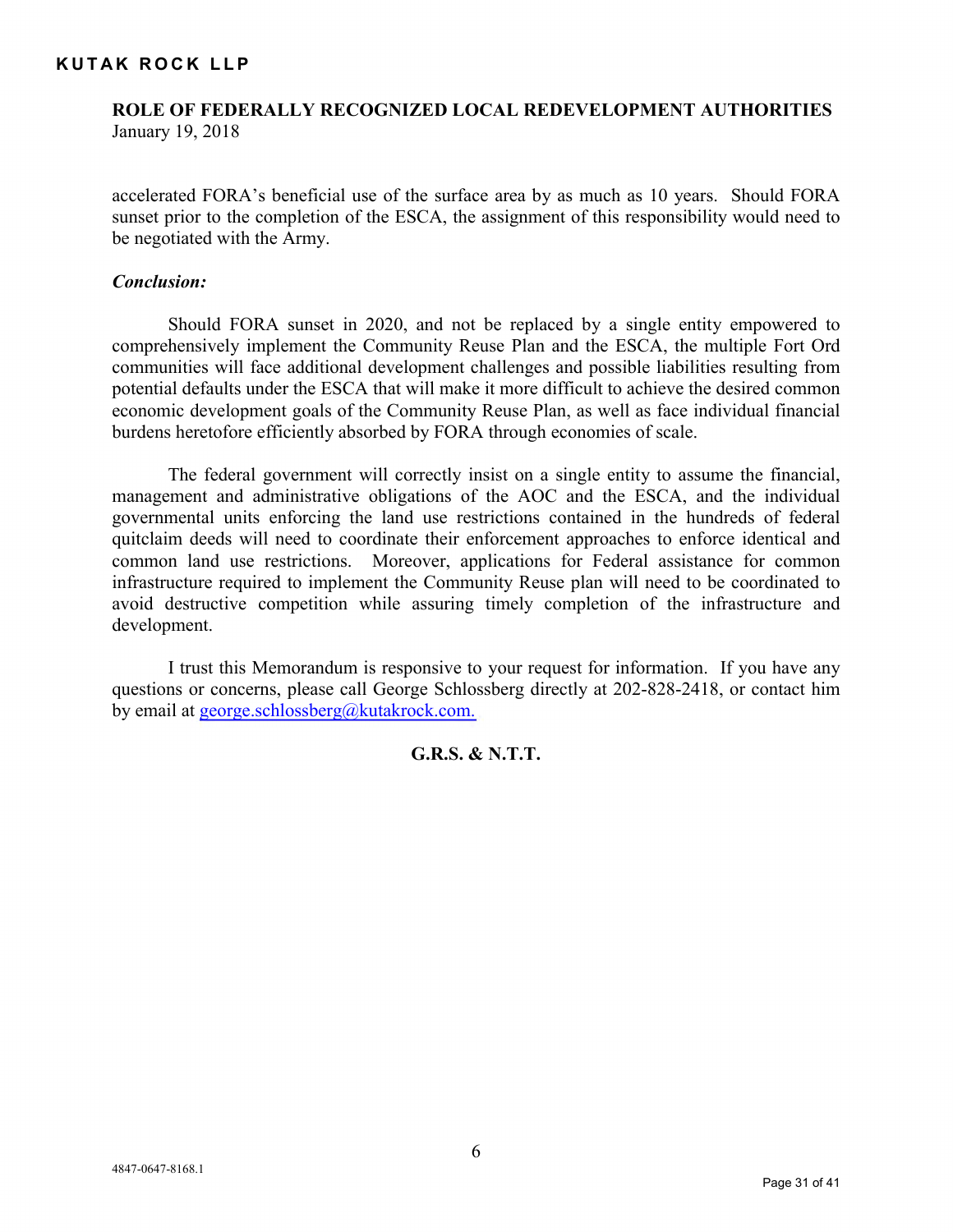## **TRANSITION PLANNING/SUMMARY CHART**

## **ENVIRONMENTAL SERVICES CONTRACTS**

## **SUMMARY OF OBLIGATIONS AND SOURCE**

Environmental cleanup (especially military munitions) of Fort Ord lands is an extensive and complicated task. The environmental issues run the gamut from regulatory Superfund site designation (and delisting) of the entire former Fort Ord lands to removal and long term monitoring of munitions and explosives of concern ("MEC"). There are state and federal regulatory and contractual assets/liabilities and obligations running between multiple parties, e.g. Army to FORA, Army to Department of Toxic Substance Control and Environmental Protection Agency to FORA and multiple jurisdictions. In exchange for property transfer to local hands and to align clean up with local and regional demands, FORA and the Army entered into a clean up agreement in which the Army paid for clean up services. FORA just entered an amended agreement in which additional funds from the Army are provided to complete the reporting and additional regulatory requirements going forward to 2028. This includes how to proceed should activities in the future discover unexpected MEC, which will expose the property owner/developer of land to potential liabilities and determinations (creating lengthy delays, injury or impossibility of affecting ultimate end use plans).

#### **EXISTING CONTRACTS AFFECTING WATER**

Please see Exhibit 1.

#### **NOTES**:

Administrative Order on Consent can be assigned, but it is subject to Army/Regulator review of assignee(s) technical, managerial and financial ability to perform remaining obligations.

See Kutak Rock memorandum on Federal contractual ESCA issues, pages 4-6.